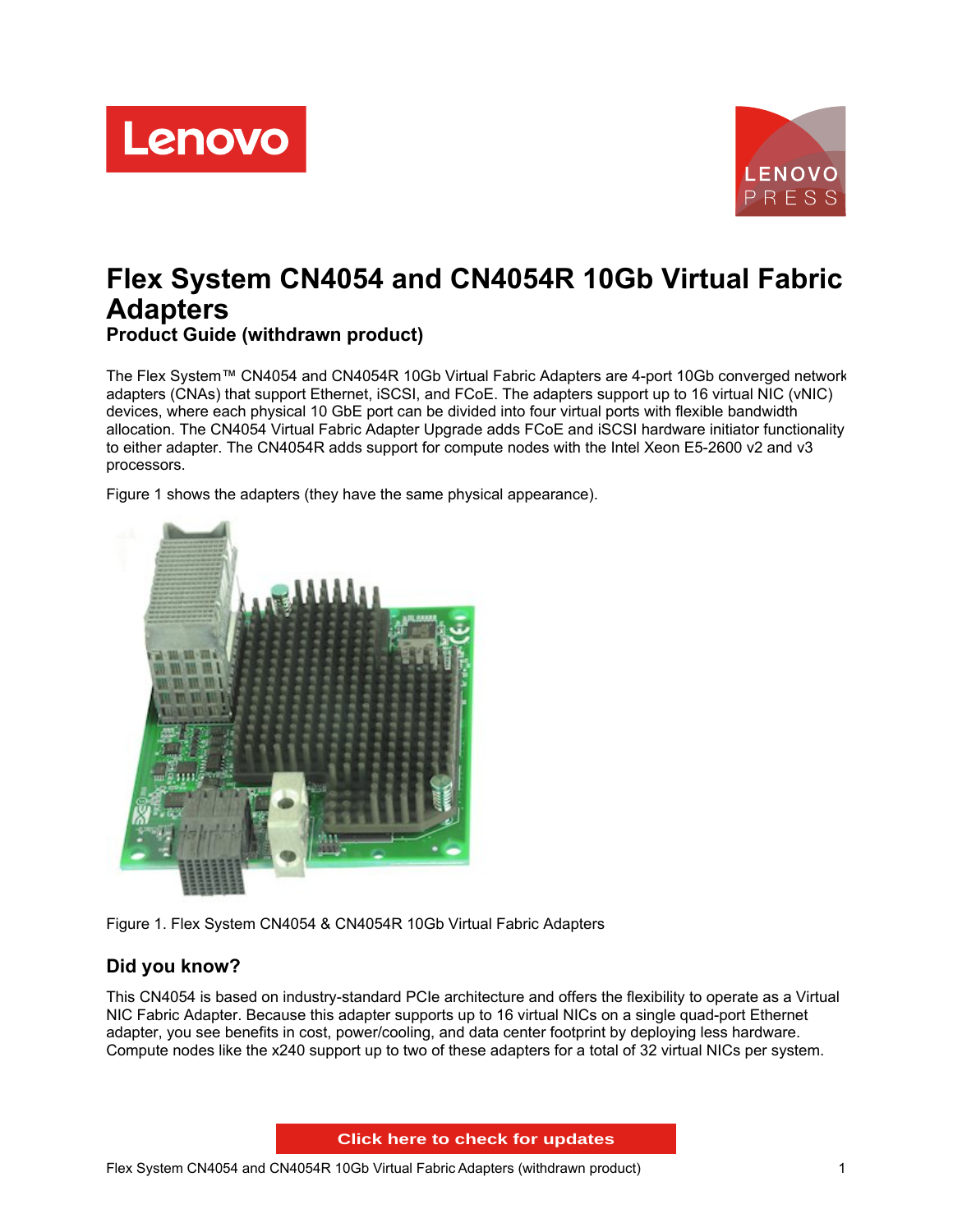# **Ordering information**

The Flex System is a new category of computing that integrates multiple server architectures, networking, storage, and system management capability into a single system that is easy to deploy and manage. Flex System has full built-in virtualization support of servers, storage, and networking to speed provisioning and increased resiliency. In addition, it supports open industry standards, such as operating systems, networking and storage fabrics, virtualization, and system management protocols, to easily fit within existing and future data center environments. Flex System is scalable and extendable with multi-generation upgrades to protect and maximize IT investments.

**Withdrawn**: All part numbers and feature codes are now withdrawn from marketing.

#### Table 1. Ordering information and feature codes

| <b>Description</b>                                  | I Part number | <b>Feature code</b>           |
|-----------------------------------------------------|---------------|-------------------------------|
| Flex System CN4054 10Gb Virtual Fabric Adapter      | 90Y3554       | A <sub>1</sub> R <sub>1</sub> |
| Flex System CN4054R 10Gb Virtual Fabric Adapter     | 00Y3306       | A4K <sub>2</sub>              |
| Flex System CN4054 Virtual Fabric Adapter Upgrade** | 90Y3558       | A <sub>1</sub> R <sub>0</sub> |

\*\* Adds FCoE and iSCSI functionality to CN4054 or CN4054R; One upgrade needed per adapter

The adapter part numbers include the following items:

- One adapter
- Documentation package

The Flex System CN4054 and CN4054R 10Gb Virtual Fabric Adapters can be upgraded to run storage protocols iSCSI and FCoE by applying the upgrade license, Flex System CN4054 Virtual Fabric Adapter Upgrade, part number 90Y3558.

## **Features**

The adapters have these features:

- Four-port 10 Gb Ethernet adapter
- Two ASICs per adapter:
	- CN4054: Dual-ASIC Emulex BladeEngine 3 (BE3) controller
	- CN4054R: Dual-ASIC Emulex BladeEngine 3R (BE3R) controller
- Connection to either 1 Gb or 10 Gb data center infrastructure (1 Gb and 10 Gb auto-negotiation)
- PCI Express 3.0 x8 host interface
- Operates either as a 4-port 1/10 Gb Ethernet adapter or supports up to 16 vNICs.
- Supports Unified Fabric Port (UFP)
- In virtual NIC (vNIC) mode, each adapter supports:
	- Virtual port bandwidth allocation in 100 Mbps increments.
	- Up to 16 virtual ports per adapter (four per port).
	- o With the CN4054 Virtual Fabric Adapter Upgrade, 90Y3558, four of the 16 vNICs (one per port) support iSCSI or FCoE.
- Supports for two vNIC modes: Virtual Fabric Mode and Switch Independent Mode
- Wake On LAN support.
- With the CN4054 Virtual Fabric Adapter Upgrade, 90Y3558, the adapter adds FCoE and iSCSI hardware initiator support.
	- iSCSI support is implemented as a full offload and presents an iSCSI adapter to the operating system.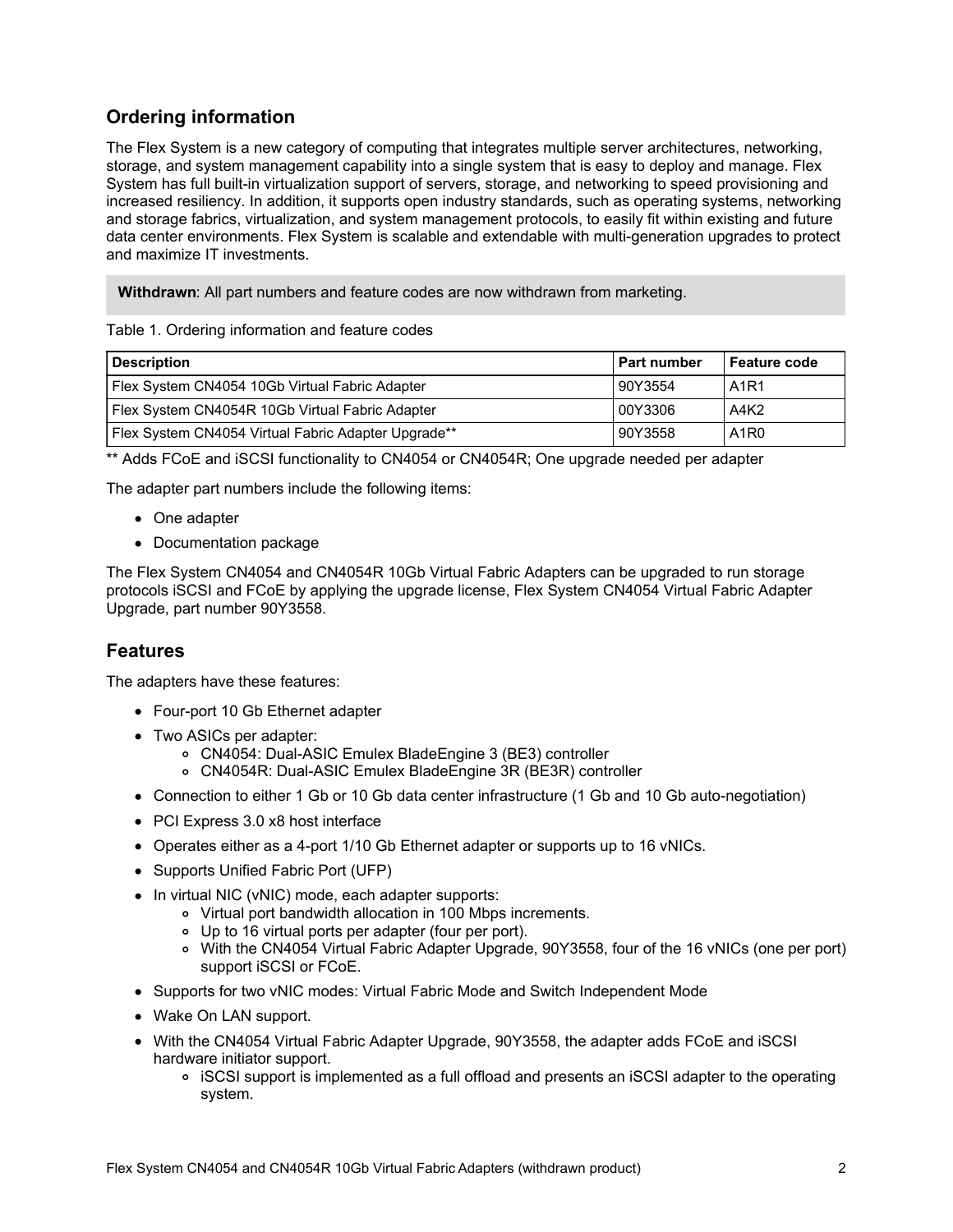- TCP Offload Engine (TOE) support with Windows Server and Linux.
	- Connection and its state are passed to the TCP offload engine.
	- Data transmit and receive is handled by adapter.
	- Supported with iSCSI.
- Full-duplex (FDX) capability
- Bus-mastering support
- Direct memory access (DMA) support
- Preboot Execution Environment (PXE) support
- IPv4/IPv6 TCP, UDP checksum offload
	- Large send offload (LSO)
	- Large receive offload
	- Receive side scaling (RSS)
	- o IPv4 TCP Chimney Offload
	- TCP Segmentation Offload
- VLAN insertion and extraction
- Jumbo frames up to 9000 bytes
- Load balancing and failover support, including adapter fault tolerance (AFT), switch fault tolerance (SFT), adaptive load balancing (ALB), teaming support, and IEEE 802.3ad
- Enhanced Ethernet (draft)
	- Enhanced Transmission Selection (ETS) (P802.1Qaz)
	- Priority-based Flow Control (PFC) (P802.1Qbb)
	- o Data Center Bridging Capabilities eXchange Protocol, CIN-DCBX and CEE-DCBX (P802.1Qaz)
- Supports Serial over LAN (SoL)
- Total Max Power: 23.1 W

## **Modes of operation**

The CN4054 and CN4054R 10Gb Virtual Fabric Adapters support three vNIC modes of operation in addition to pNIC mode:

- Virtual Fabric Mode. This mode only works in conjunction with any of the following switches installed in the chassis:
	- Flex System Fabric CN4093 10Gb Converged Scalable Switch
	- Flex System Fabric EN4093R 10Gb Scalable Switch
	- Flex System Fabric EN4093 10Gb Scalable Switch

In this mode, the adapter communicates with the switch module to obtain vNIC parameters (using DCBX). Also, a special tag within each data packet is added and later removed by the NIC and switch for each vNIC group to maintain separation of the virtual channels.

In vNIC mode, each physical port is divided into four virtual ports, providing a total of 16 virtual NICs per adapter. The default bandwidth for each vNIC is 2.5 Gbps. Bandwidth for each vNIC can be configured at the switch from 100 Mbps to 10 Gbps, up to a total of 10 Gb per physical port. The vNICs can also be configured to have 0 bandwidth if you must allocate the available bandwidth to fewer than eight vNICs. In Virtual Fabric Mode, you can change the bandwidth allocations through the switch user interfaces without requiring a reboot of the server.

When storage protocols are enabled on the adapter (using CN4054 Virtual Fabric Adapter Upgrade, 90Y3558), six ports are Ethernet, and two ports are either iSCSI or FCoE

- Switch Independent Mode, where the adapter works with the following switches:
	- Cisco Nexus B22 Fabric Extender for Flex System
	- Flex System EN4023 10Gb Scalable Switch
	- Flex System Fabric CN4093 10Gb Converged Scalable Switch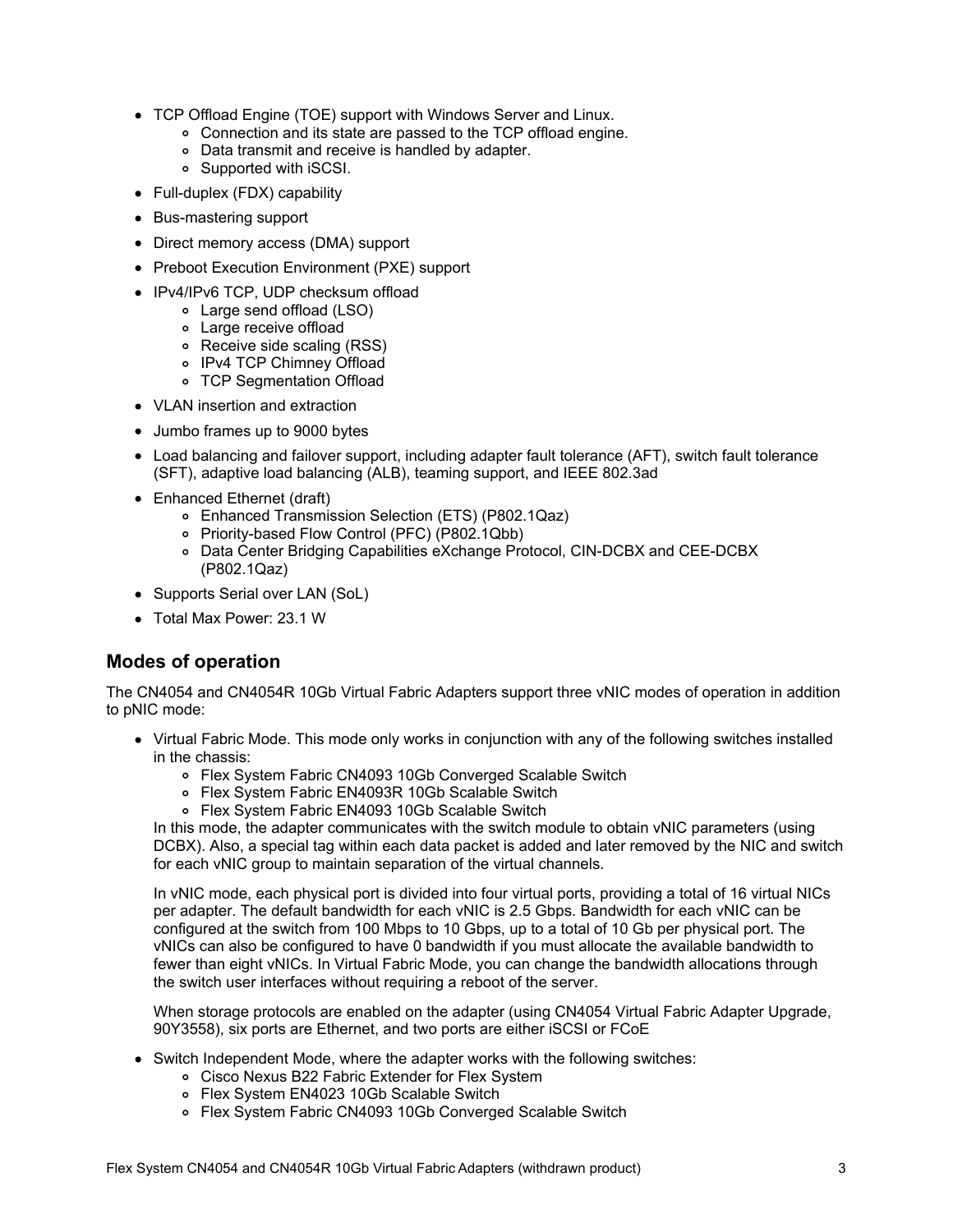- Flex System Fabric EN4093R 10Gb Scalable Switch
- Flex System Fabric EN4093 10Gb Scalable Switch
- Flex System Fabric SI4093 System Interconnect Module
- Flex System EN4091 10Gb Ethernet Pass-thru and a top-of-rack (TOR) switch

Switch Independent Mode offers the same capabilities as Virtual Fabric Mode in terms of the number of vNICs and the bandwidth that each can be configured to have. However, Switch Independent Mode extends the existing customer VLANs to the virtual NIC interfaces. The IEEE 802.1Q VLAN tag is essential to the separation of the vNIC groups by the NIC adapter or driver and the switch. The VLAN tags are added to the packet by the applications or drivers at each end station rather than by the switch.

- Unified Fabric Port (UFP) provides a feature rich solution compared to the original vNIC Virtual Fabric mode. Like Virtual Fabric mode vNIC, UFP allows carving up a single 10 Gb port into four virtual NICs (called vPorts in UFP). UFP also has a number of modes associated with it, including:
	- Tunnel mode: Provides Q-in-Q mode, where the vPort is customer VLAN-independent (very similar to vNIC Virtual Fabric Dedicated Uplink Mode)
	- Trunk mode: Provides a traditional 802.1Q trunk mode (multi-VLAN trunk link) to the virtual NIC (vPort) interface, i.e. permits host side tagging
	- Access mode: Provides a traditional access mode (single untagged VLAN) to the virtual NIC (vPort) interface which is similar to a physical port in access mode
	- FCoE mode: Provides FCoE functionality to the vPort
	- Auto-VLAN mode: Auto VLAN creation for Qbg and VMready environments

Only one vPort (vPort 2) per physical port can be bound to FCoE. If FCoE is not desired, vPort 2 can be configured for one of the other modes.

• In pNIC mode, the expansion card can operate as a standard 10 Gbps or 1 Gbps 4-port Ethernet expansion card. When in pNIC mode, the expansion card functions with all supported I/O modules. In pNIC mode, the adapter with the CN4054 Virtual Fabric Adapter Upgrade, 90Y3558, applied operates in traditional Converged Network Adapter (CNA) mode with four ports of Ethernet and four ports of storage (iSCSI or FCoE) available to the operating system.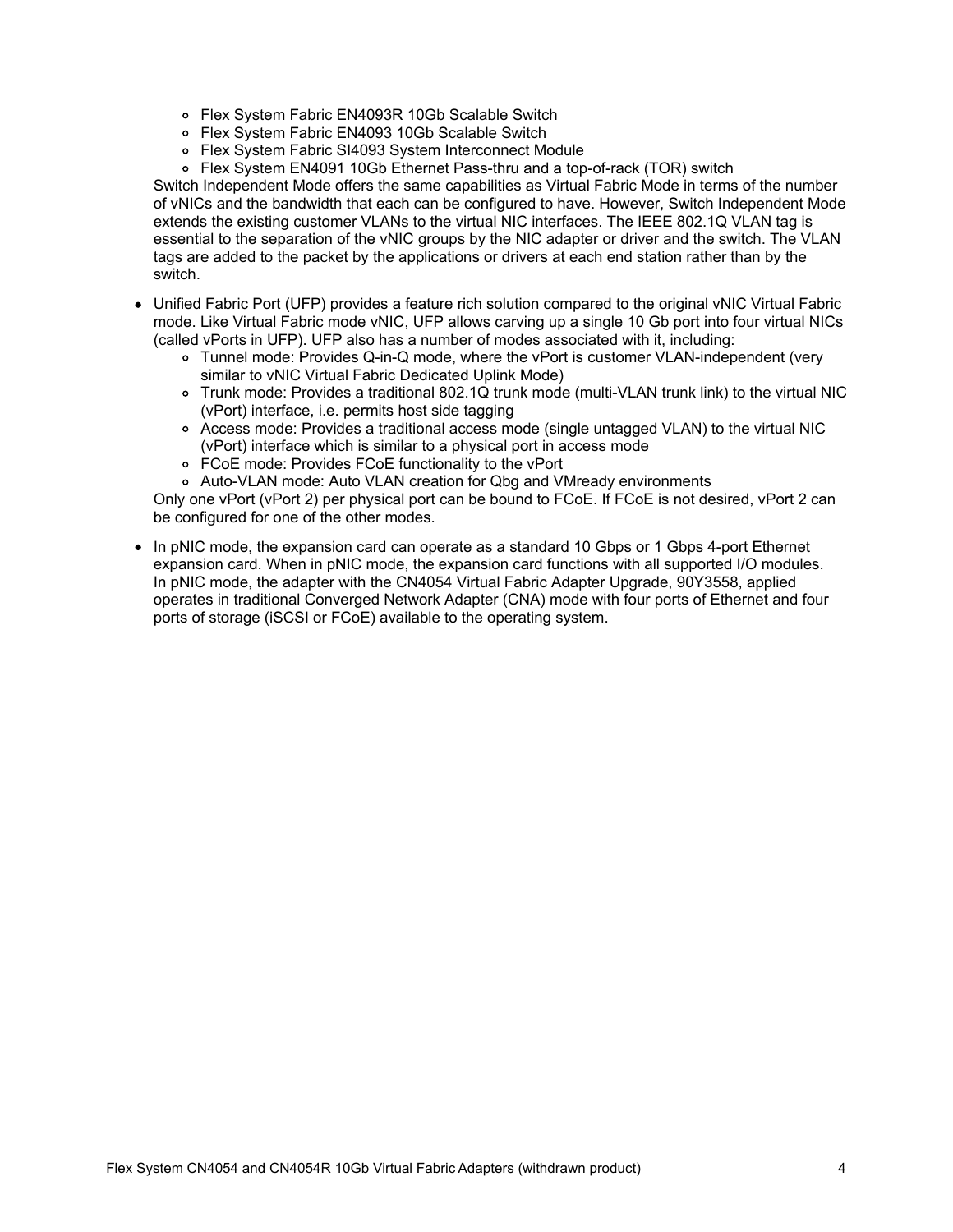## **Supported servers**

The following table lists the Flex System compute nodes that support the adapters.

Table 2. Supported servers

| <b>Description</b>                                   | <b>Part number</b> | 906<br><b>X220</b> | ဖ<br>791<br>x222 | -2600<br>띪<br>2737<br>x240 | v2)<br>$-2600$<br>떪<br>1218)<br>x240 | (7162)<br>x240 | (9532)<br>ЯM<br>М5<br>x240 | (7917)<br>x440 | 29<br>E<br>440<br>$\overline{\mathbf{x}}$ | 903<br>L<br>X6<br><b>X880</b><br>x480<br>280<br>$\overline{\mathbf{x}}$ | 96<br>↽<br>r<br>X6<br><b>X880</b><br>480<br>×<br>ន<br>$\mathbf{\tilde{z}}$<br>$\overline{\phantom{a}}$ |
|------------------------------------------------------|--------------------|--------------------|------------------|----------------------------|--------------------------------------|----------------|----------------------------|----------------|-------------------------------------------|-------------------------------------------------------------------------|--------------------------------------------------------------------------------------------------------|
| Flex System CN4054 10Gb Virtual Fabric Adapter       | 90Y3554            | Y                  | N                | Y                          | N                                    | N              | N                          | Y              | N                                         | N                                                                       | N                                                                                                      |
| Flex System CN4054R 10Gb Virtual Fabric Adapter      | 00Y3306            | N                  | N                | N                          | Y                                    | Y              | Y                          | N              | Y                                         | Y*                                                                      | $Y^{\star\star}$                                                                                       |
| Flex System CN4054 Virtual Fabric Adapter<br>Upgrade | 90Y3558            | Y                  | N                | Y                          | Y                                    | v              | Y                          | Y              | Υ                                         | $Y^*$                                                                   | Y                                                                                                      |

\* Only supported in slots 1 and 2 of the x280 X6, x480 X6, and x880 X6

\*\* The Flex System CN4054R 10Gb Virtual Fabric Adapter with two ASICs is not supported in slots 3 and 4

See ServerProven at the following web address for the latest information about the expansion cards that are supported by each blade server type: <http://www.lenovo.com/us/en/serverproven/flexsystem.shtml>

I/O adapter cards are installed in the slot in supported servers, such as the x240, as highlighted in the following figure.



Figure 2. Location of the I/O adapter slots in the Flex System x240 Compute Node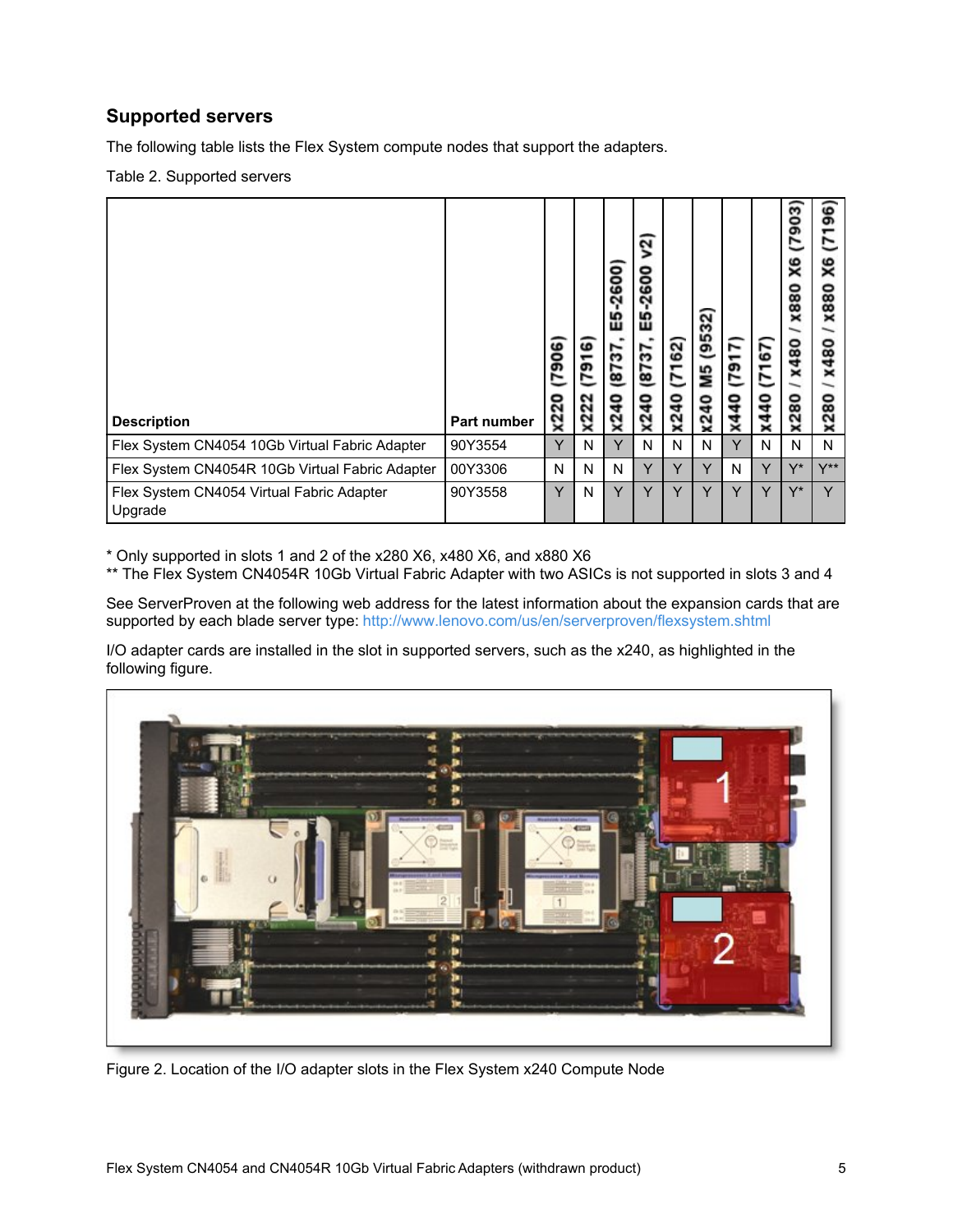## **Embedded 10Gb Virtual Fabric Adapter**

Some models of the x240 include a two-port Embedded 10Gb Virtual Fabric Adapter (VFA, also known as LAN on Motherboard or LOM) built into the system board:

- x240 models 8737-x2x and E5-2600 processors have an Embedded 10Gb Virtual Fabric Adapter based on the BE3 controller
- x240 models 8737-x4x and E5-2600 v2 processors have an Embedded 10Gb Virtual Fabric Adapter based on the BE3R controller

Each x240 model that includes the embedded 10Gb VFA also has the Compute Node Fabric Connector installed in I/O connector 1 (and physically screwed onto the system board) to provide connectivity to the Enterprise Chassis midplane.

The Fabric Connector enables port 1 on the Embedded 10Gb VFA to be routed to I/O module bay 1 and port 2 to be routed to I/O module bay 2. The Fabric Connector can be unscrewed and removed, if required, to allow the installation of an I/O adapter on I/O connector 1.

The Embedded 10Gb VFA has two 10 GbE ports and has the same features as the 4-port CN4054 10Gb Virtual Fabric Adapter. The Embedded 10Gb VFA also supports iSCSI and FCoE using the upgrade license listed in the following table.

Table 3. Feature on Demand upgrade for FCoE and iSCSI support

| I Part number | <b>Description</b>                             |
|---------------|------------------------------------------------|
| 190Y9310      | Virtual Fabric Advanced Software Upgrade (LOM) |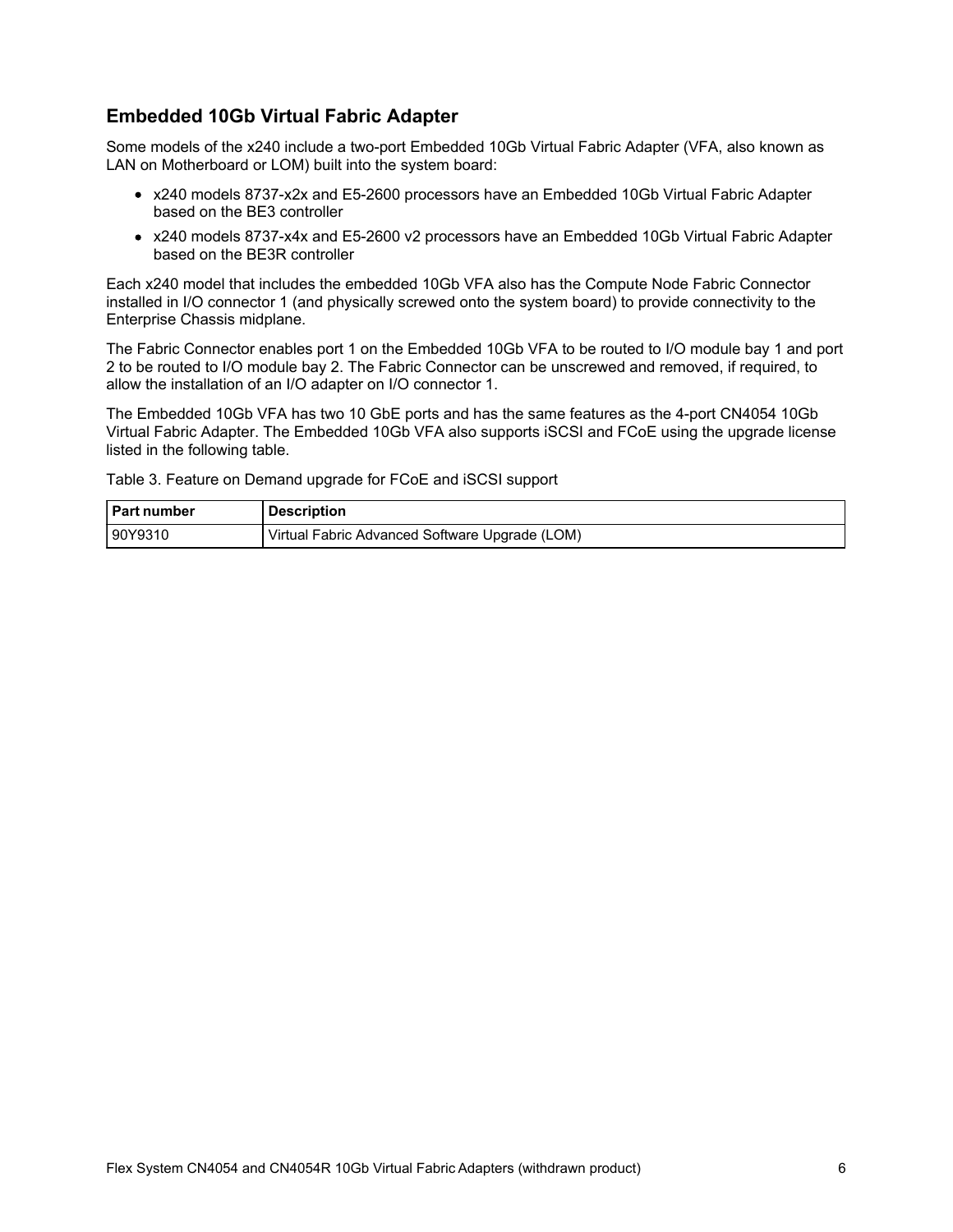## **Supported I/O modules**

These adapters can be installed in any I/O adapter slot of a supported Flex System compute node. One or two compatible 1 Gb or 10 Gb I/O modules must be installed in the corresponding I/O bays in the chassis. The following table lists the switches that are supported. When connected to the 1 Gb switch, the adapter will operate at 1 Gb speeds. When connected to the 40 Gb switch, the adapter will operate at 10 Gb speeds.

To maximize the number of adapter ports usable, you may also need to order switch upgrades to enable additional ports as listed in the table. Alternatively, for CN4093, EN4093R, and SI4093 switches, you can use Flexible Port Mapping, a new feature of Networking OS 7.8, that allows you to minimize the number of upgrades needed. See the Product Guides for the switches for more details: <https://lenovopress.com/servers/blades/networkmodule>

The table also specifies how many ports of the adapter are supported once the indicated upgrades are applied. Switches should be installed in pairs to maximize the number of ports enabled and to provide redundant network connections.

| <b>Description</b>                                                                                                     | Part number        | Port count<br>(per pair<br>of switches) |
|------------------------------------------------------------------------------------------------------------------------|--------------------|-----------------------------------------|
| Lenovo Flex System Fabric EN4093R 10Gb Scalable Switch<br>+ EN4093 10Gb Scalable Switch (Upgrade 1)                    | 00FM514<br>49Y4798 | 4                                       |
| Lenovo Flex System Fabric CN4093 10Gb Converged Scalable Switch<br>+ CN4093 10Gb Converged Scalable Switch (Upgrade 1) | 00FM510<br>49Y4798 | $\overline{4}$                          |
| Lenovo Flex System SI4091 10Gb System Interconnect Module                                                              | 00FE327            | $\overline{2}$                          |
| Lenovo Flex System Fabric SI4093 System Interconnect Module<br>+ SI4093 System Interconnect Module (Upgrade 1)         | 00FM518<br>95Y3318 | 4                                       |
| Flex System EN6131 40Gb Ethernet Switch                                                                                | 90Y9346            | $\overline{2}$                          |
| Flex System Fabric CN4093 10Gb Converged Scalable Switch<br>+ CN4093 10Gb Converged Scalable Switch (Upgrade 1)        | 00D5823<br>49Y4798 | 4                                       |
| Flex System Fabric EN4093R 10Gb Scalable Switch<br>+ EN4093 10Gb Scalable Switch (Upgrade 1)                           | 95Y3309<br>49Y4798 | 4                                       |
| Flex System Fabric EN4093 10Gb Scalable Switch<br>+ EN4093 10Gb Scalable Switch (Upgrade 1)                            | 49Y4270<br>49Y4798 | $\overline{4}$                          |
| Flex System EN4091 10Gb Ethernet Pass-thru                                                                             | 88Y6043            | $\overline{2}$                          |
| Flex System Fabric SI4093 System Interconnect Module<br>+ SI4093 System Interconnect Module (Upgrade 1)                | 95Y3313<br>95Y3318 | 4                                       |
| Flex System EN2092 1Gb Ethernet Scalable Switch<br>+ EN2092 1Gb Ethernet Scalable Switch (Upgrade 1)                   | 49Y4294<br>90Y3562 | 4                                       |
| Cisco Nexus B22 Fabric Extender for Flex System                                                                        | 94Y5350            | $\overline{2}$                          |
| Flex System EN4023 10Gb Scalable Switch<br>(Base switch has 24 port licenses; Upgrades 1 & 2 may be needed)            | 94Y5212            | 4                                       |

Table 4. I/O modules and upgrades for use with the CN4054 and CN4054R adapters

\* This column indicates the number of adapter ports that will be active if indicated upgrades are installed.

The following table shows the connections between adapters installed in the compute nodes to the switch bays in the chassis.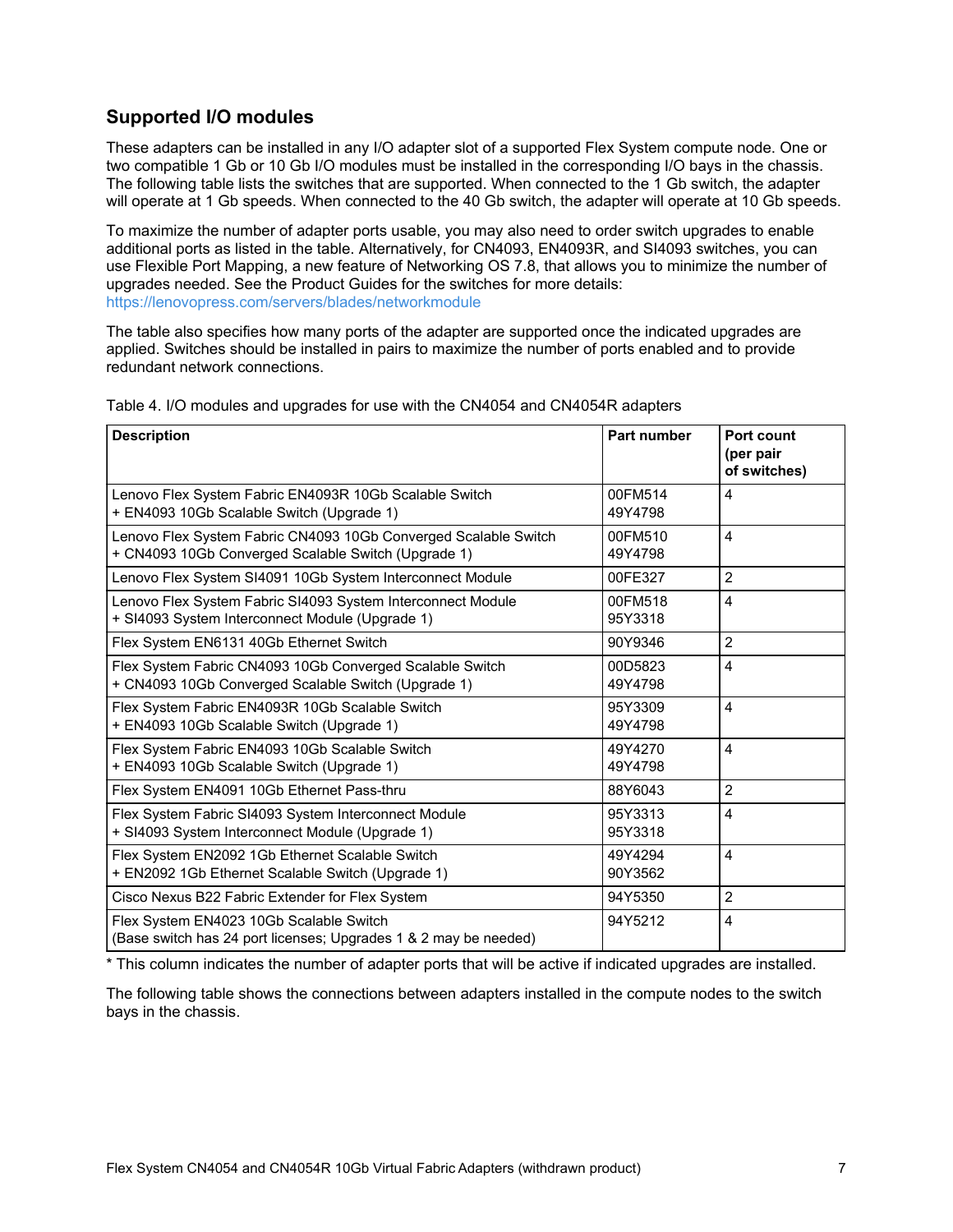Table 5. Adapter to I/O bay correspondence

| I/O adapter slot<br>in the server        | Port on the adapter | <b>Corresponding I/O module bay</b><br>in the chassis |
|------------------------------------------|---------------------|-------------------------------------------------------|
| Slot 1                                   | Port 1              | Module bay 1                                          |
|                                          | Port 2              | Module bay 2                                          |
|                                          | Port 3*             | Module bay 1                                          |
|                                          | Port 4*             | Module bay 2                                          |
| Slot 2                                   | Port 1              | Module bay 3                                          |
|                                          | Port 2              | Module bay 4                                          |
|                                          | Port 3*             | Module bay 3                                          |
|                                          | Port 4*             | Module bay 4                                          |
| Slot 3<br>(full-wide compute nodes only) | Port 1              | Module bay 1                                          |
|                                          | Port 2              | Module bay 2                                          |
|                                          | Port 3*             | Module bay 1                                          |
|                                          | Port 4*             | Module bay 2                                          |
| Slot 4                                   | Port 1              | Module bay 3                                          |
| (full-wide compute nodes only)           | Port 2              | Module bay 4                                          |
|                                          | Port 3*             | Module bay 3                                          |
|                                          | Port 4*             | Module bay 4                                          |

\* Ports 3 and 4 require Upgrade 1 of either the EN4093 10Gb or the EN2092 1Gb switch. The EN4091 Passthru and Cisco B22 only supports ports 1 and 2 (and only when two I/O modules are installed).

The connections between the adapters installed in the compute nodes to the switch bays in the chassis are shown diagrammatically in the following figure. The figure shows both half-wide servers, such as the x240 with two adapters, and full-wide servers, such as the p460 with four adapters.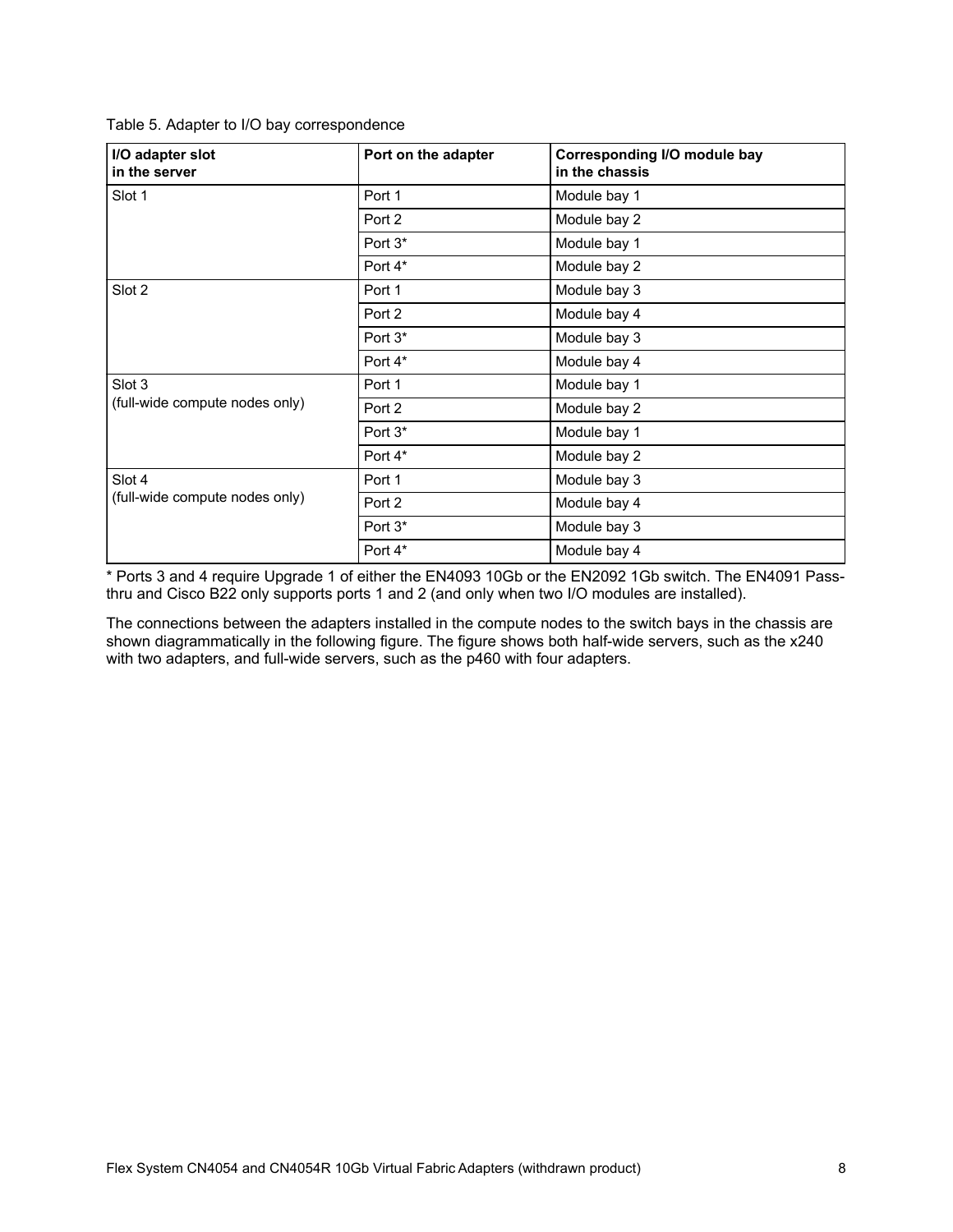

Figure 3. Logical layout of the interconnects between I/O adapters and I/O modules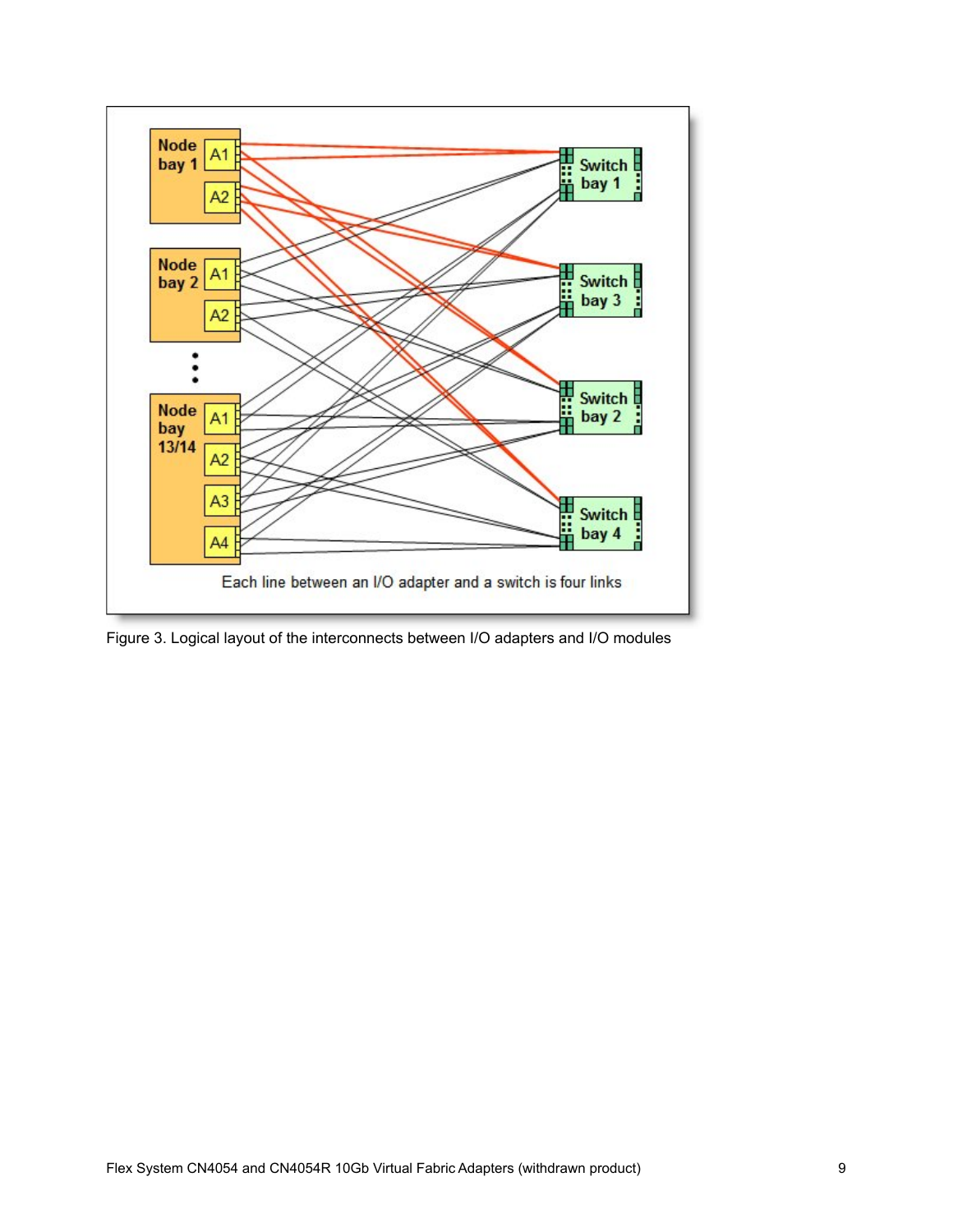## **Operating system support**

The Flex System CN4054 10Gb Virtual Fabric Adapter supports the following operating systems:

- Microsoft Windows Server 2008 HPC Edition
- Microsoft Windows Server 2008 R2
- Microsoft Windows Server 2008, Datacenter x64 Edition
- Microsoft Windows Server 2008, Enterprise x64 Edition
- Microsoft Windows Server 2008, Standard x64 Edition
- Microsoft Windows Server 2008, Web x64 Edition
- Microsoft Windows Server 2012
- Microsoft Windows Server 2012 R2
- Red Hat Enterprise Linux 5 Server with Xen x64 Edition
- Red Hat Enterprise Linux 5 Server x64 Edition
- Red Hat Enterprise Linux 6 Server x64 Edition
- Red Hat Enterprise Linux 7
- SUSE LINUX Enterprise Server 10 for AMD64/EM64T
- SUSE LINUX Enterprise Server 10 with Xen for AMD64/EM64T
- SUSE LINUX Enterprise Server 11 for AMD64/EM64T
- SUSE LINUX Enterprise Server 11 with Xen for AMD64/EM64T
- VMware ESX 4.1
- VMware ESXi 4.1
- VMware vSphere 5.0 (ESXi)
- VMware vSphere 5.1 (ESXi)
- VMware vSphere 5.5 (ESXi)

The Flex System CN4054R 10Gb Virtual Fabric Adapter supports the following operating systems:

- Microsoft Windows Server 2008 HPC Edition
- Microsoft Windows Server 2008 R2
- Microsoft Windows Server 2008, Datacenter x64 Edition
- Microsoft Windows Server 2008, Enterprise x64 Edition
- Microsoft Windows Server 2008, Standard x64 Edition
- Microsoft Windows Server 2008, Web x64 Edition
- Microsoft Windows Server 2012
- Microsoft Windows Server 2012 R2
- Red Hat Enterprise Linux 5 Server with Xen x64 Edition
- Red Hat Enterprise Linux 5 Server x64 Edition
- Red Hat Enterprise Linux 6 Server x64 Edition
- Red Hat Enterprise Linux 7
- SUSE LINUX Enterprise Server 11 for AMD64/EM64T
- SUSE LINUX Enterprise Server 11 with Xen for AMD64/EM64T
- VMware vSphere 5.0 (ESXi)
- VMware vSphere 5.1 (ESXi)
- VMware vSphere 5.5 (ESXi)

Support for operating systems is based on the combination of the expansion card and the blade server on which it is installed. See the ServerProven website for the latest information about the specific versions and service packs supported. Select the blade server, and then select the expansion card to see the supported operating systems: <http://www.lenovo.com/us/en/serverproven/flexsystem.shtml>

#### **Warranty**

There is a 1-year, customer-replaceable unit (CRU) limited warranty. When installed in a server, these adapters assume your system's base warranty and any Lenovo warranty service upgrade purchased for the system.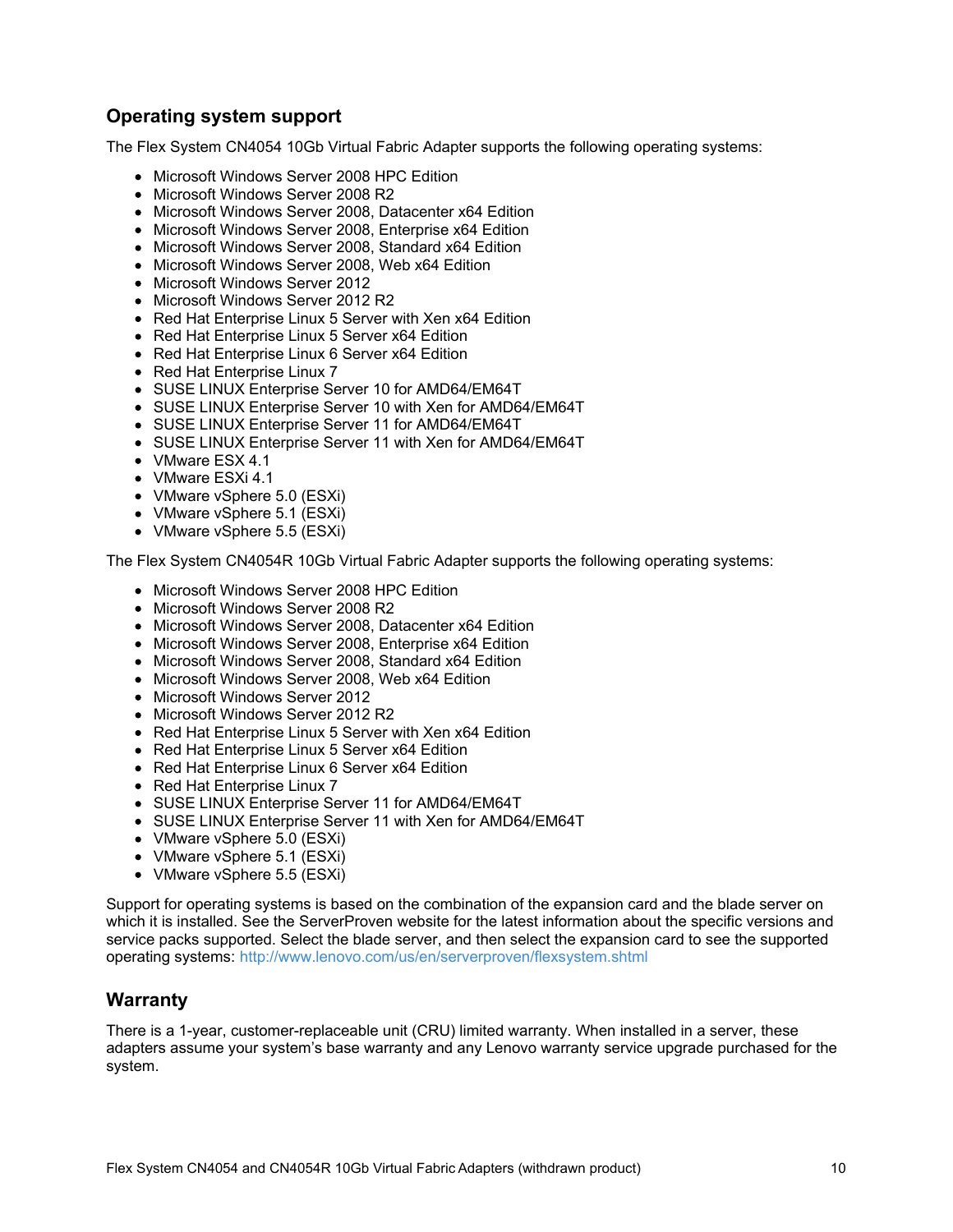## **Physical specifications**

The dimensions and weight of the adapter are as follows:

- Width: 100 mm (3.9 inches)
- Depth: 80 mm (3.1 inches)
- Weight: 13 g (0.3 lb)

Shipping dimensions and weight (approximate):

- $\bullet$  Height: 58 mm (2.3 in)
- Width: 229 mm (9.0 in)
- Depth: 208 mm (8.2 in)
- Weight: 0.4 kg (0.89 lb)

## **Regulatory compliance**

The adapter conforms to the following standards:

- United States FCC 47 CFR Part 15, Subpart B, ANSI C63.4 (2003), Class A
- United States UL 60950-1, Second Edition
- IEC/EN 60950-1, Second Edition
- FCC Verified to comply with Part 15 of the FCC Rules, Class A
- Canada ICES-003, issue 4, Class A
- UL/IEC 60950-1
- CSA C22.2 No. 60950-1-03
- Japan VCCI, Class A
- Australia/New Zealand AS/NZS CISPR 22:2006, Class A
- IEC 60950-1(CB Certificate and CB Test Report)
- Taiwan BSMI CNS13438, Class A
- Korea KN22, Class A; KN24
- Russia/GOST ME01, IEC-60950-1, GOST R 51318.22-99, GOST R 51318.24-99, GOST R 51317.3.2-2006, GOST R 51317.3.3-99
- IEC 60950-1 (CB Certificate and CB Test Report)
- CE Mark (EN55022 Class A, EN60950-1, EN55024, EN61000-3-2, EN61000-3-3)
- CISPR 22, Class A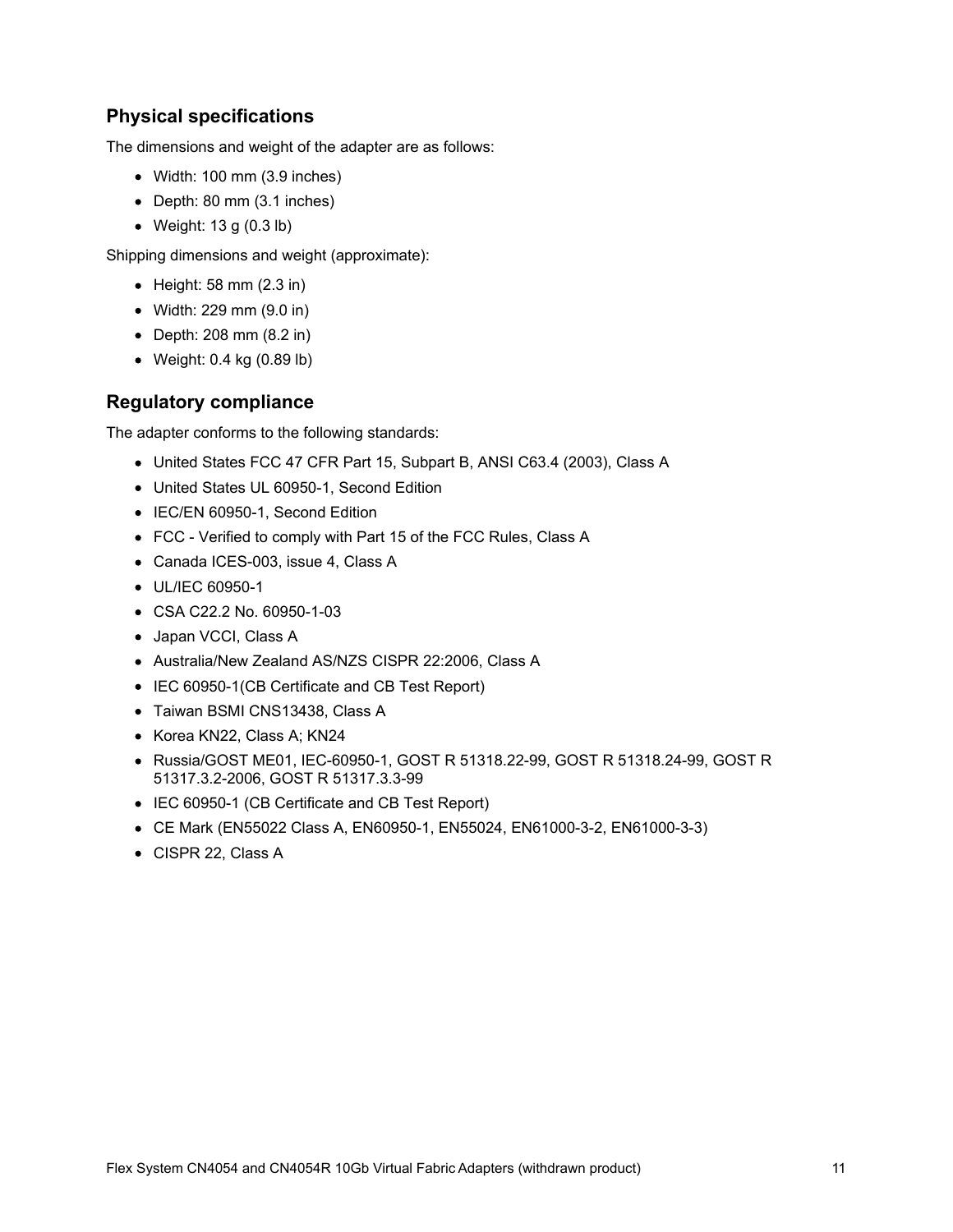# **Popular configurations**

The adapters can be used in various configurations. The following figure shows CN4054 10Gb Virtual Fabric Adapters installed in both slots of the x240 (a model without the Embedded 10Gb Virtual Fabric Adapter), which in turn is installed in the chassis. The chassis also has four Flex System Fabric EN4093 10Gb Scalable Switches, each with Upgrade 1 installed to enable 28 internal ports.



Figure 4. Example configuration

The following table lists the parts that are used in the configuration.

Table 6. Components used when connecting the adapter to the 10 GbE switches

| Part number/machine type | <b>Description</b>                                                                                           | Quantity     |
|--------------------------|--------------------------------------------------------------------------------------------------------------|--------------|
| 8737-x1x                 | Flex System x240 Compute Node or other<br>supported server (without Embedded 10Gb Virtual<br>Fabric Adapter) | 1 to 14      |
| 90Y3554                  | Flex System CN4054 10Gb Virtual Fabric Adapter                                                               | 2 per server |
| 8721-A1x                 | Flex System Enterprise Chassis                                                                               |              |
| 95Y3309                  | Flex System Fabric EN4093R 10Gb Scalable<br>Switch                                                           | 4            |
| 49Y4798                  | Flex System Fabric EN4093 10Gb Scalable Switch   4<br>(Upgrade 1)                                            |              |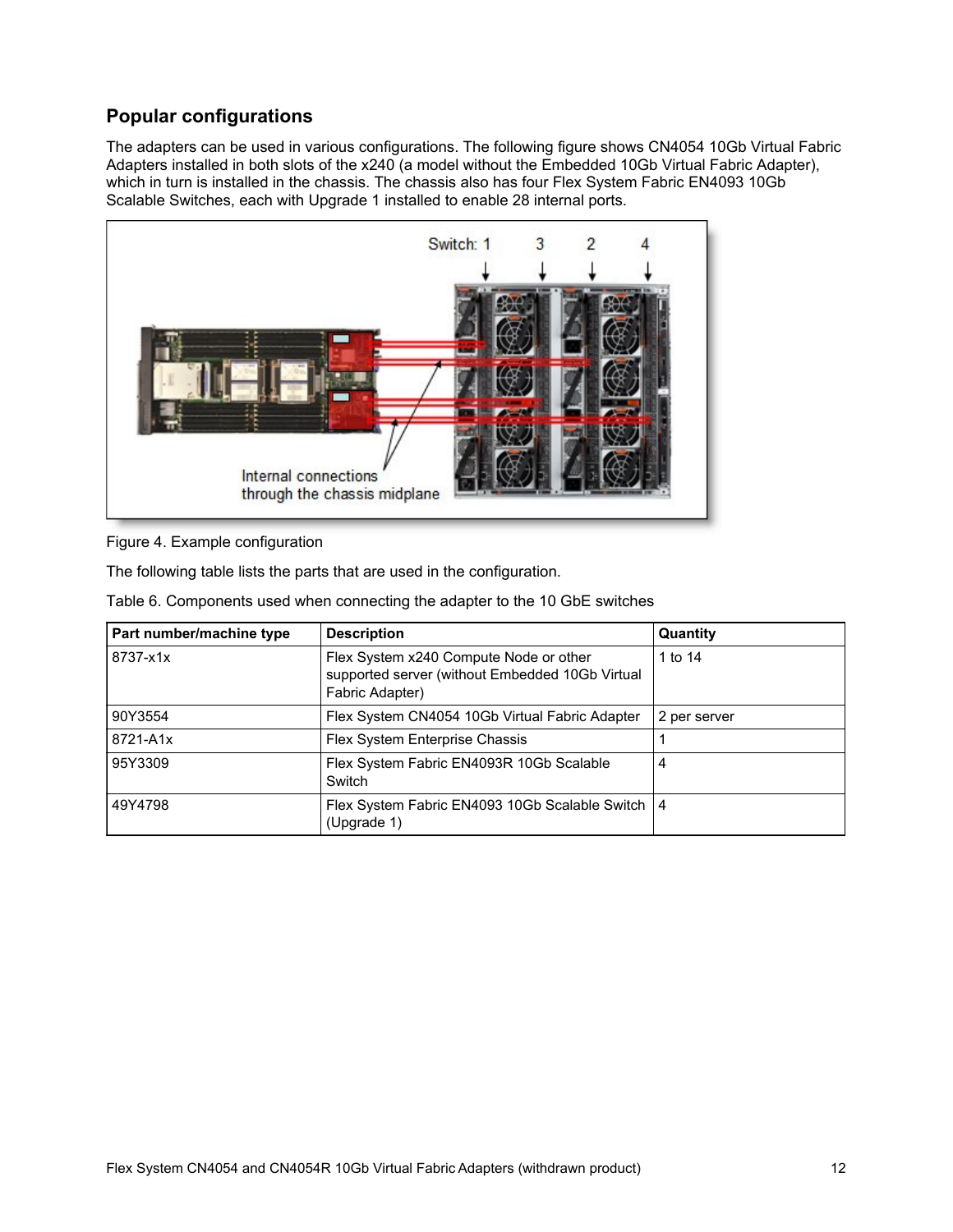## **Related publications**

For more information refer to the following resources:

- Flex System Switch Product Guides <https://lenovopress.com/servers/blades/networkmodule>
- Flex System Server Product Guides <https://lenovopress.com/servers/blades/server>
- Flex System Information Center (User's Guides for servers and options) <http://publib.boulder.ibm.com/infocenter/flexsys/information>
- *Flex System Interoperability Guide* <http://lenovopress.com/fsig>
- *Flex System Products and Technology for x86 Systems* <http://lenovopress.com/sg248255>
- *System x Configuration and Options Guide*
- <http://ibm.com/systems/xbc/cog/>
- ServerProven for Flex System <http://www.lenovo.com/us/en/serverproven/flexsystem.shtml>

### **Related product families**

Product families related to this document are the following:

- 10 Gb Embedded [Connectivity](https://lenovopress.com/networking/embedded/10gb)
- **Blade Network [Adapters](https://lenovopress.com/servers/blades/nic)**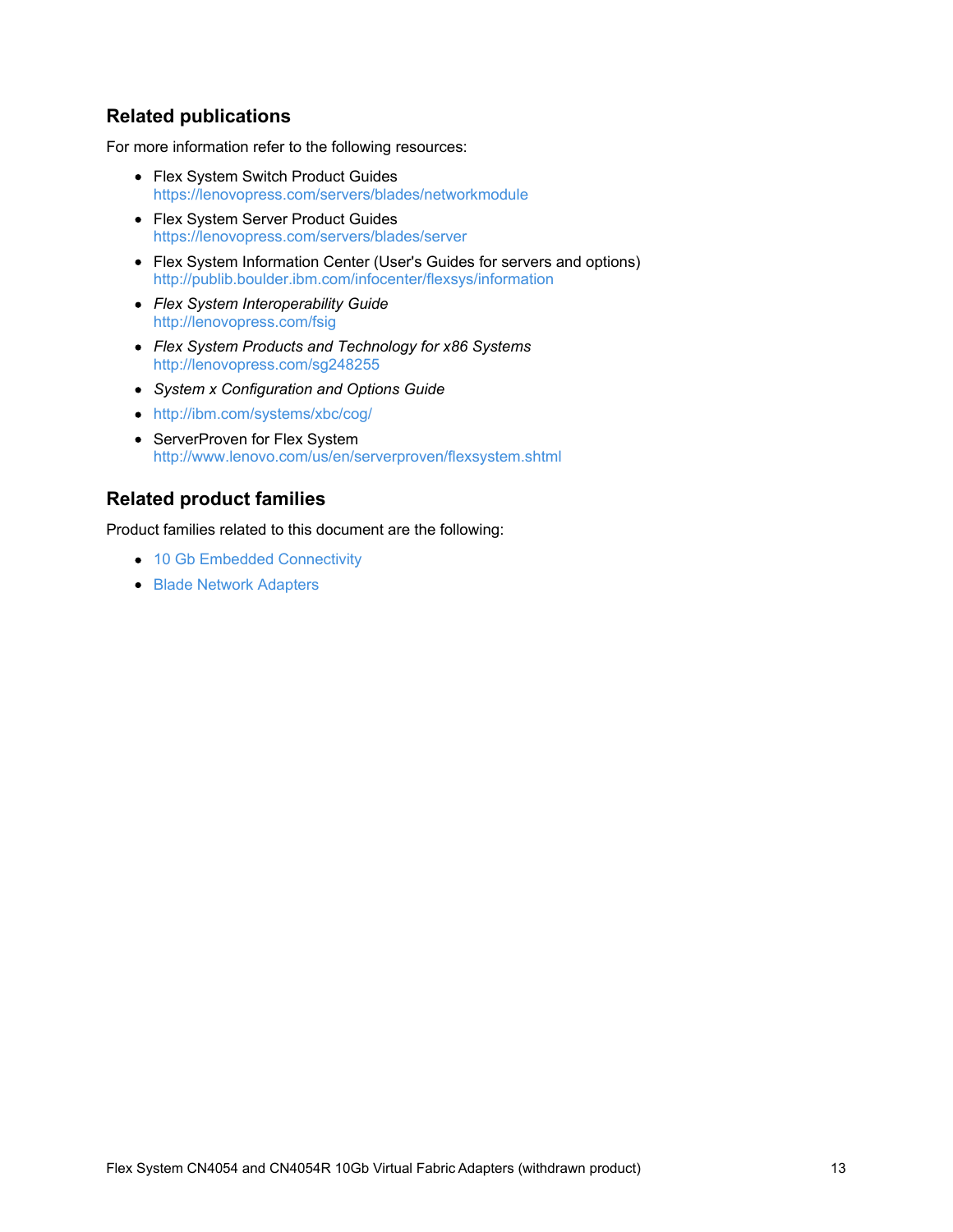#### **Notices**

Lenovo may not offer the products, services, or features discussed in this document in all countries. Consult your local Lenovo representative for information on the products and services currently available in your area. Any reference to a Lenovo product, program, or service is not intended to state or imply that only that Lenovo product, program, or service may be used. Any functionally equivalent product, program, or service that does not infringe any Lenovo intellectual property right may be used instead. However, it is the user's responsibility to evaluate and verify the operation of any other product, program, or service. Lenovo may have patents or pending patent applications covering subject matter described in this document. The furnishing of this document does not give you any license to these patents. You can send license inquiries, in writing, to:

Lenovo (United States), Inc. 8001 Development Drive Morrisville, NC 27560 U.S.A. Attention: Lenovo Director of Licensing

LENOVO PROVIDES THIS PUBLICATION "AS IS" WITHOUT WARRANTY OF ANY KIND, EITHER EXPRESS OR IMPLIED, INCLUDING, BUT NOT LIMITED TO, THE IMPLIED WARRANTIES OF NON-INFRINGEMENT, MERCHANTABILITY OR FITNESS FOR A PARTICULAR PURPOSE. Some jurisdictions do not allow disclaimer of express or implied warranties in certain transactions, therefore, this statement may not apply to you.

This information could include technical inaccuracies or typographical errors. Changes are periodically made to the information herein; these changes will be incorporated in new editions of the publication. Lenovo may make improvements and/or changes in the product(s) and/or the program(s) described in this publication at any time without notice.

The products described in this document are not intended for use in implantation or other life support applications where malfunction may result in injury or death to persons. The information contained in this document does not affect or change Lenovo product specifications or warranties. Nothing in this document shall operate as an express or implied license or indemnity under the intellectual property rights of Lenovo or third parties. All information contained in this document was obtained in specific environments and is presented as an illustration. The result obtained in other operating environments may vary. Lenovo may use or distribute any of the information you supply in any way it believes appropriate without incurring any obligation to you.

Any references in this publication to non-Lenovo Web sites are provided for convenience only and do not in any manner serve as an endorsement of those Web sites. The materials at those Web sites are not part of the materials for this Lenovo product, and use of those Web sites is at your own risk. Any performance data contained herein was determined in a controlled environment. Therefore, the result obtained in other operating environments may vary significantly. Some measurements may have been made on development-level systems and there is no guarantee that these measurements will be the same on generally available systems. Furthermore, some measurements may have been estimated through extrapolation. Actual results may vary. Users of this document should verify the applicable data for their specific environment.

#### **© Copyright Lenovo 2022. All rights reserved.**

This document, TIPS0868, was created or updated on August 15, 2016.

Send us your comments in one of the following ways:

- Use the online Contact us review form found at: <https://lenovopress.com/TIPS0868>
- Send your comments in an e-mail to: [comments@lenovopress.com](mailto:comments@lenovopress.com?subject=Feedback for TIPS0868)

This document is available online at <https://lenovopress.com/TIPS0868>.